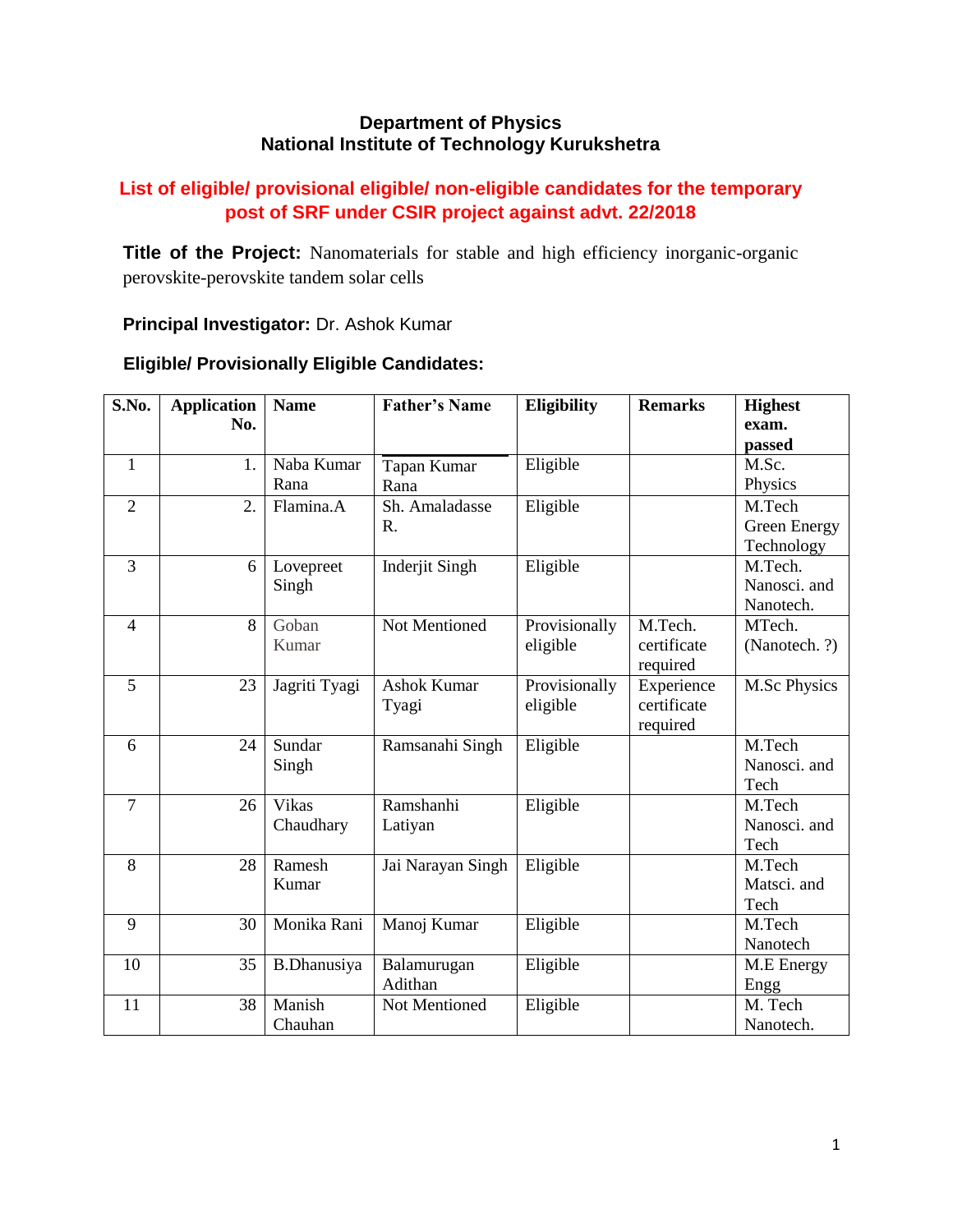# **Non-eligible Candidates\* :**

| S.No           | <b>Applicatio</b> | <b>Name</b>        | Father's          | Eligibilit             | <b>Remarks</b>                | Highest exam.                   |
|----------------|-------------------|--------------------|-------------------|------------------------|-------------------------------|---------------------------------|
|                | n No.             |                    | <b>Name</b>       | V                      |                               | passed                          |
| 1              | 3.                | Rekha              | Uma               | <b>Not</b>             | Not required                  | <b>B.Tech(Mechatronic</b>       |
|                |                   | Kumari             | Shankar           | eligible               | degree/experien               | s)                              |
|                |                   |                    | Sahu              |                        | ce                            |                                 |
| $\overline{2}$ | $\overline{4}$    | Ravi Babu          | Nagendra          | <b>Not</b>             | Experience not                | <b>B-Tech. Mechanical</b>       |
|                |                   |                    | Prasad            | eligible               | relevant                      |                                 |
| 3              | 5                 | Gopi               | Nagarajan P       | <b>Not</b>             | Not required                  | <b>B.Tech(Nanotech)</b>         |
|                |                   | Krishnan N         |                   | eligible               | degree/experien               |                                 |
|                |                   |                    |                   |                        | ce                            |                                 |
| $\overline{4}$ | 7                 | Varun Dutt         | Sat Kumar         | <b>Not</b>             | Not required                  | <b>MSc Physics</b>              |
| $\overline{5}$ | 9                 | Sharma<br>Gursher  | Sewa Singh        | eligible<br><b>Not</b> | experience<br>Not required    | <b>MSc Physics</b>              |
|                |                   |                    |                   | eligible               | experience                    |                                 |
|                |                   |                    |                   |                        |                               |                                 |
| 6              | 10                | Samarjeet<br>Kumar | Laxmi             | <b>Not</b>             | Degree/<br>experience not     | M.Tech. Mech.<br>result awaited |
|                |                   |                    | Narayan<br>Nayak  | eligible               | relevant to                   |                                 |
|                |                   |                    |                   |                        | project                       |                                 |
| $\overline{7}$ | 11                | Shweta             | Rakesh            | <b>Not</b>             | Degree/                       | M.TECH                          |
|                |                   | Gupta              | Kumar             | eligible               | experience not                | (ECE.)                          |
|                |                   |                    |                   |                        | relevant to                   |                                 |
|                |                   |                    |                   |                        | project                       |                                 |
| 8              | 12                | Pooja              | <b>Bhim Singh</b> | <b>Not</b>             | Degree/                       | M.TECH                          |
|                |                   |                    |                   | eligible               | experience not                | (Digital comm)                  |
|                |                   |                    |                   |                        | relevant to                   |                                 |
|                |                   |                    |                   |                        | project                       |                                 |
| 9              | 13                | Ravi Kumar         | Shyam Singh       | <b>Not</b>             | Not required                  | <b>MSc Physics</b>              |
|                |                   | Rana               |                   | eligible               | experience after              |                                 |
|                |                   |                    |                   |                        | MSc                           |                                 |
| 10             | 14                | Manikandan.        | Ramasamy.         | <b>Not</b>             | Degree/                       | M.Tech. in CSE                  |
|                |                   | $\mathbf R$        | K                 | eligible               | experience not<br>relevant to |                                 |
|                |                   |                    |                   |                        | project                       |                                 |
| 11             | 15                | Dinesh R.          | <b>Not</b>        | <b>Not</b>             | Degree/                       | ME (Mechanical                  |
|                |                   | Salunke            | Mentioned         | eligible               | experience not                | Design Engineering)             |
|                |                   |                    |                   |                        | relevant to                   |                                 |
|                |                   |                    |                   |                        | project                       |                                 |
| 12             | 16                | Bhumika            | <b>Not</b>        | <b>Not</b>             | Not required                  | B.E.(CSE)                       |
|                |                   | Sharma             | Mentioned         | eligible               | degree/                       |                                 |
|                |                   |                    |                   |                        | experience                    |                                 |
| 13             | 17                | Khushboo           | <b>Not</b>        | <b>Not</b>             | Degree/                       | M.Tech.                         |
|                |                   | Tyagi              | Mentioned         | eligible               | experience not                | (Biotechnology)                 |
|                |                   |                    |                   |                        | relevant to                   |                                 |
|                |                   |                    |                   |                        | project                       |                                 |
| 14             | 18                | Vijay Kumar        | <b>Not</b>        | <b>Not</b>             | Degree/                       | M.Tech.                         |
|                |                   |                    | Mentioned         | eligible               | experience not                | (Mech. Engg.)                   |
|                |                   |                    |                   |                        | relevant to                   |                                 |
|                |                   |                    |                   |                        | project                       |                                 |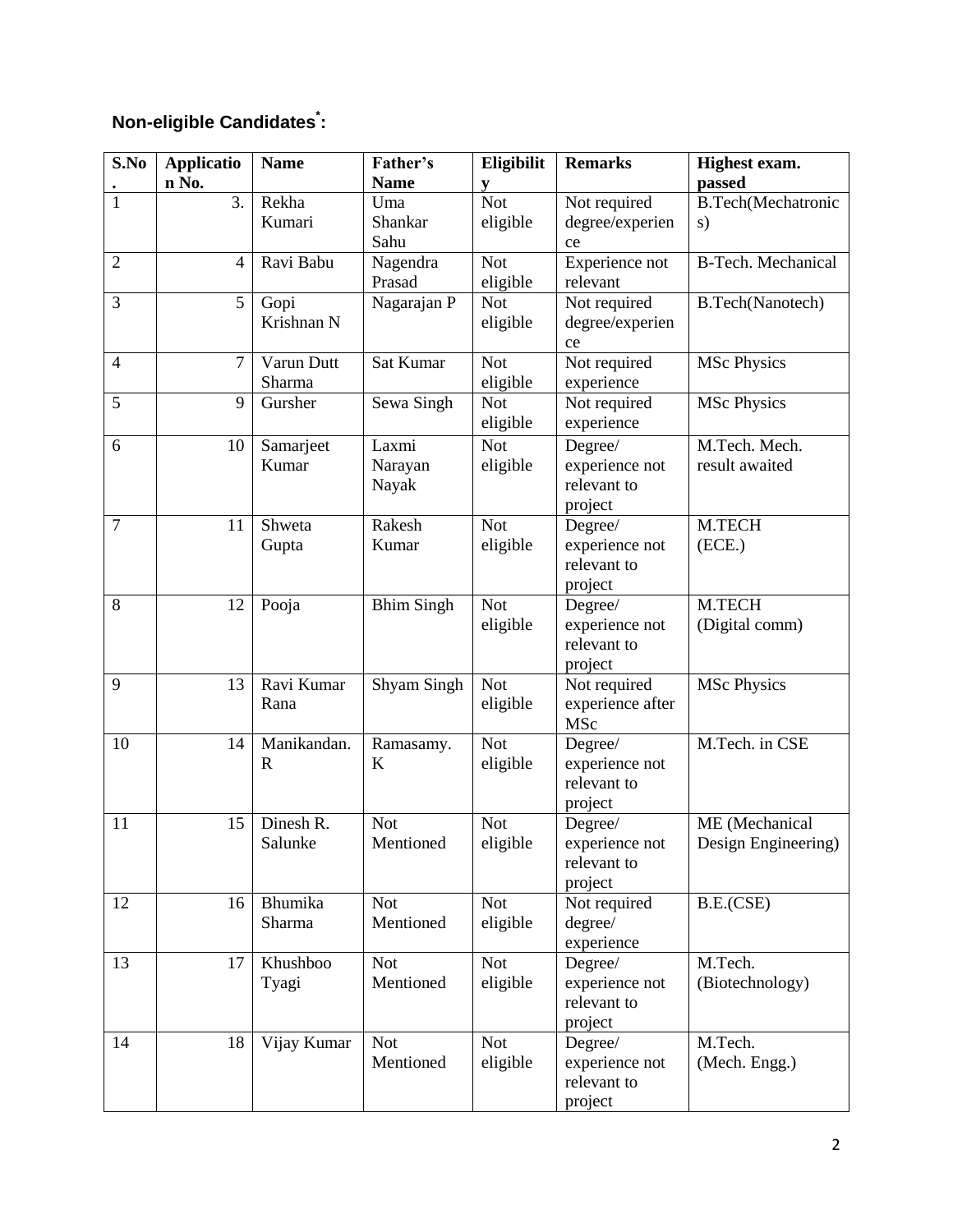| 15 | 19 | Md Tanweer<br>Raza            | Abdul<br>Samad<br>Hussain | <b>Not</b><br>eligible | Degree/<br>experience not<br>relevant to            | MSc. Eng. Mech                                  |
|----|----|-------------------------------|---------------------------|------------------------|-----------------------------------------------------|-------------------------------------------------|
|    |    |                               |                           |                        | project                                             |                                                 |
| 16 | 20 | Sneha<br>Chandrakant<br>Madre | <b>Not</b><br>Mentioned   | <b>Not</b><br>eligible | Degree/<br>experience not<br>relevant to<br>project | <b>ME</b> Electronics<br>(result awaited)       |
| 17 | 21 | S Bennet                      | Selvanayaga<br>m          | <b>Not</b><br>eligible | Not required<br>experience after<br>B.Tech.         | BE (ECE)                                        |
| 18 | 22 | Namrata<br>Singh              | Anurag<br>Singh           | <b>Not</b><br>eligible | Degree/<br>experience not<br>relevant to<br>project | M.Tech. CSE                                     |
| 19 | 25 | Jasbir Singh                  | <b>Not</b><br>Mentioned   | <b>Not</b><br>eligible | Degree/<br>experience not<br>relevant to<br>project | M.Tech<br>(MicroElectronics<br>and VLSI Design) |
| 20 | 27 | Yachna<br>Sharma              | Ram<br>Lubhaya<br>Sharma  | <b>Not</b><br>eligible | Experience not<br>relevant to the<br>project        | <b>MSc Physics</b>                              |
| 21 | 29 | U. Himanshu                   | <b>Not</b><br>Mentioned   | <b>Not</b><br>eligible | Degree/<br>experience not<br>relevant to<br>project | M.Tech<br>(Mech. Engg.)                         |
| 22 | 31 | Kumar Rahul<br>Anand          | Devendra<br>Singh         | <b>Not</b><br>eligible | Degree/<br>experience not<br>relevant to<br>project | M.Tech.<br>(Mech. Engg.)                        |
| 23 | 32 | Ritu Chahar                   | Ajit Singh                | <b>Not</b><br>eligible | Degree/<br>experience not<br>relevant to<br>project | M.Tech. ECE                                     |
| 24 | 33 | Ritesh<br>Kumar Gupta         | O.P Gupta                 | <b>Not</b><br>eligible | Degree not<br>relevant to<br>project                | B.Com.                                          |
| 25 | 34 | Taruna<br>Grover              | Om Prakash<br>Grover      | <b>Not</b><br>eligible | Not required<br>experience after<br>MSc             | MSc chemistry                                   |
| 26 | 36 | Nanse                         | Arun Kumar<br>Singh       | <b>Not</b><br>eligible | Degree/<br>experience not<br>relevant to<br>project | M.Tech.<br>Instrumentation                      |
| 27 | 37 | Jitender<br>Dahiya            | <b>Not</b><br>Mentioned   | <b>Not</b><br>eligible | Degree/<br>experience not<br>relevant to<br>project | M.Tech.<br>(Mech. Engg.)                        |
| 28 | 39 | Kshirabdhee<br>Tanaya Dora    | S.<br>Padmanabha          | <b>Not</b><br>eligible | Degree/<br>experience not                           | MTech ECE(VLSI<br>AND EMBEDDED                  |